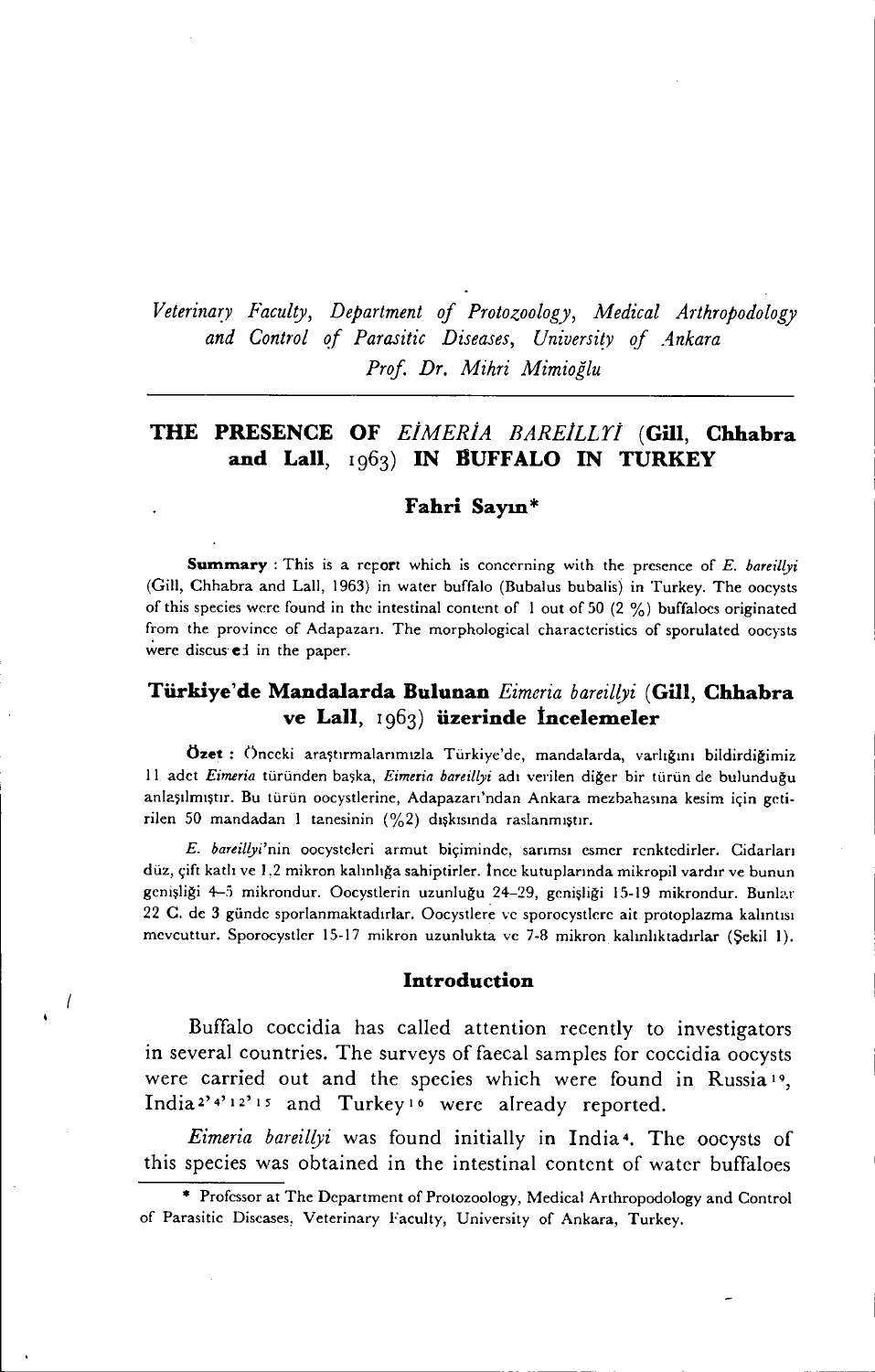(Bubalus bubalis) in. Bareilly, Izatnagar, Nagla and Utter Paradesh regions<sup>2'</sup>. It was observed in  $5\%$  of 305 buffaloes in these places<sup>2</sup>

In addition an oocyst form from the faccal sample of buffalo was described in Pakistan<sup>1</sup> and the name of *Eimeria bubalis* was used for it<sup>20</sup>. This species showed similar morphological characteristics. to *Eimeria bareilfyi.* Therefore *E. bareilryi* and *E. bubalis* were considered as one and the same species<sup>8</sup>

The purpose of the present paper is to report the occurrence of *E. bareil(yi* in water buffalo in Turkey.

## **Material and Methods**

This study is based on the examination of sporulated oocysts of *E. bareillyi* observed in the intestinal content of *i* out of 50 water buffaloes brought from Adapazarı to Ankara meat plant to slaughter.

The faecal samples were obtained from rectums of apparently healthy animals. After washing and straining of the faecal samples, oocysts were concentrated by centrifugal flotation method with Sheather's suger solution for discovery. The sample which contained the oocysts of *E. bareillyi* was mixed with 2.5  $\frac{0}{20}$  Potassium Dichromate solution and placed in a thin layer in a Petri dish at room temperature to permit the. oocysts to sporulatc. The sporulated oocysts were concentrated by the method which was mentioned above prior to the study of their morphological characteristics. They were examined with Olympus microscope (Photomax) equipped with apochromatic plain objectives. The picture of the sporulated oocyst was drawn by camera lucidia.

#### **Results**

The oocysts of *E. bareillyi* occurred 1 out of 50 (2  $\%$ ) faecal samples taken from apparently healthy animals. The number of the oocysts which present in each gram of facces was 50.

The oocysts of *E. bareillyi* are typically piriform with bluntly truncate smail end (fİg. ı). Oocyst wall İs smooth, homogenus, ycllowish to darkish brown and composed of two layers. Outer layer is colorless and inner one darkish brown in color. It is 1.2 microns thick except at the micropylar end where it is thinner. There is a micropyle at the small end. It is  $4-5$  microns in width. Twenty oocysts were 24-29 by 15-19 (average 27 by 17) microns. A few small granules were present inside of the micropyle in sporulated and unsporulated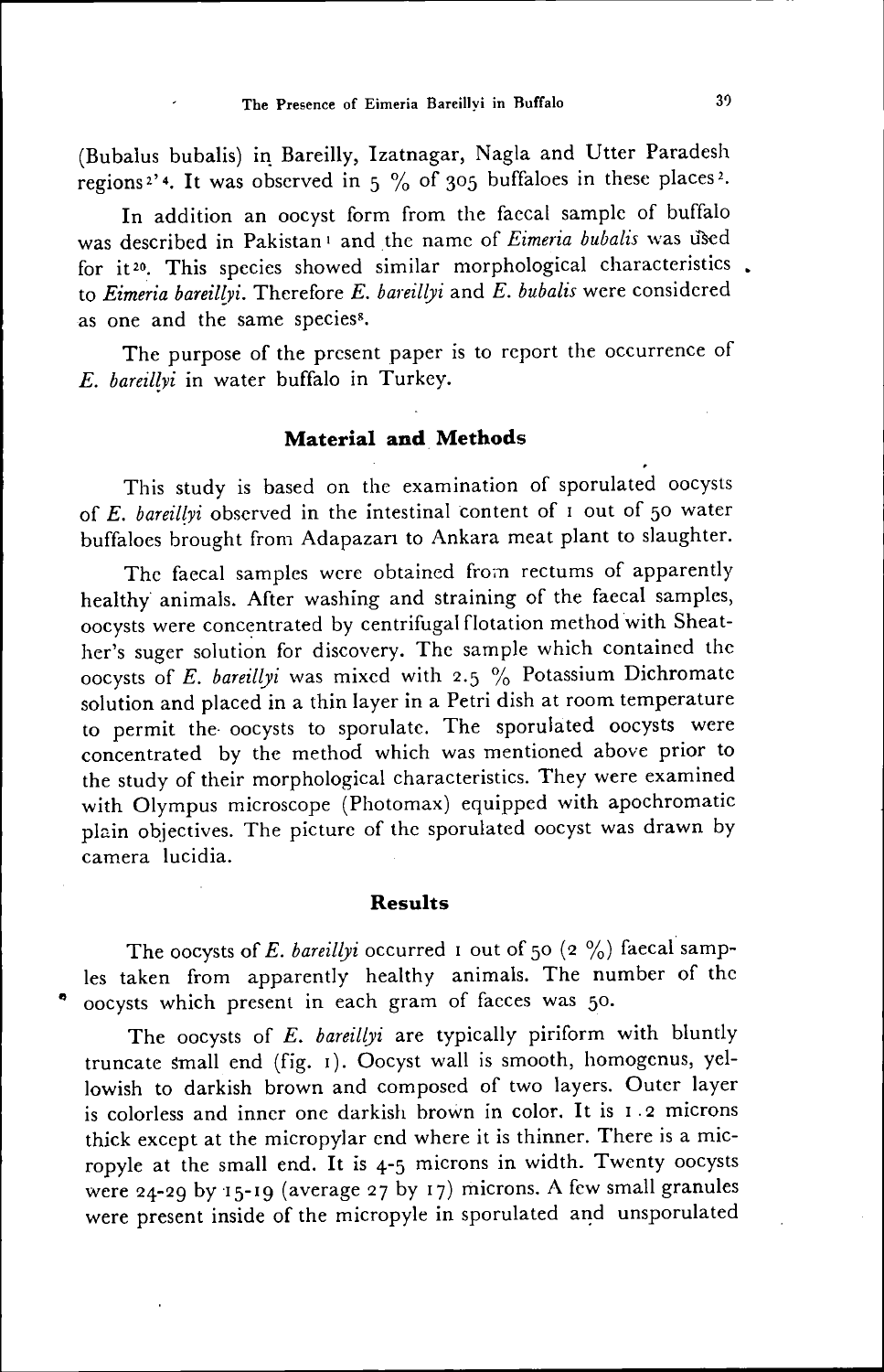#### Fahri Saym

oacysts The oocysts required 3 days to complete their sporulations at 22 C. Oocyst residuum was present, but oocyst polar granule absent. Sporocysts were alongate ovoid and had stieda body at their small ends. They were  $15-17$  by 7-8 (average 16 by 7) microns in dimension. Sporocyst residuum was present. Sporozoites were banana shaped, each with a refractile spherical globule at its large end and sometimes one or two smaller globules.

## **Discussion**

Twelve species of bovine coccidia were found in cattle and water buffalo in Turkey  $(16,17)$ . One more species, E. bareillyi, recovered in buffalo is added to the list by this study.

 $E$ . bareillyi may be confused with  $E$ . bukidnonensis on account of its pear like oocysts. But our own observation showed that  $E$ . bareillyi and  $E$ . bukidnonensis were quite distinct. The oocyst of  $E$ . bukidnonensis is larger than that of E. bareillyi and has a thick, radial stricted, single-rather than a double-layered wall. Besides the sporulation time of  $E$ . bukidnonensis is longer than that of  $E$  bareillyis'

 $6'$ <sup>7'8'9'10'12'13'17</sup>. It may be also confused with E. bovis on account of the similarity on the dimensions and double layered wall of their oocysts. But  $E$ , bovis is distinguished quite easy by its oocyst which is broadly ovoid in shape and does not have an oocyst residuum 3' 5' 6' 7'8' 9' 10' 11' 12' 13' 14' 16' 17' 18.

Our material agrees with the descriptions given by Gill et al<sup>4</sup> and Bhatia et al<sup>2</sup> from India.

#### References

- I. Abdusselam, M. and Rauf, A. (1956): Coccidiosis of domestic buffalo (Bubalus bubalis). Proc. 8th Pakistan Sci. Conf. Med.  $1956:6.$
- 2. Bhatia, B. B., Pande, B. P., Chauhan, P. P. S. and Arora, G. S. (1968): A study on the sporulated oocysts of twelve Eimerian species in Indian buffalo (Bubalus bubalis). Acta Vet. Hungar.  $18:115-133$ .
- 3. Davies, S. F., Joyner, L. P. and Kendall, S. B.  $(1963)$ : Coccidiosis. Oliver and Boyd, Edinburgh  $X + 264$  pp.
- 4. Gill, B. S., Chhabra, M. B. and Lall, N. B.  $(1063)$ : A new species of coccidium-Eimeria bareillyi n. sp. from buffaloes. Arch. Protistenk. 106: 571-574.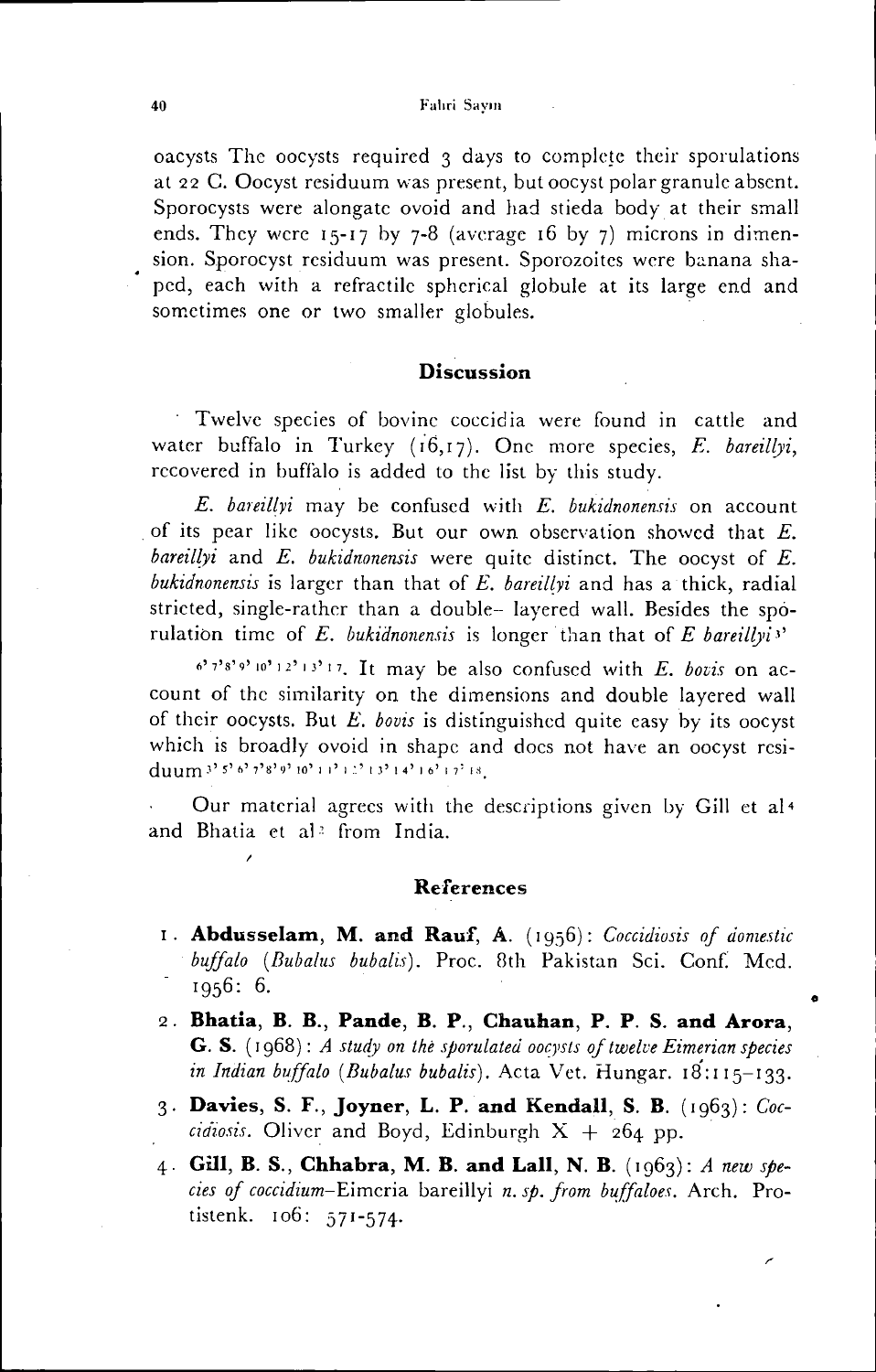- 5- Hammond, D. M. (1964): Coccidiosis of cattle; some unsolved problems. 30th Fac. Honor Lect., Utah State Univ., Logan, Utah, 36 pp.
- 6. Joyner, L. P., Narton, C. C., Davies, S. F. M. and Watkins, C. V. (1966): The species of coccidia occurring in cattle and sheep in the South West of England. Parasitology 56: 531-441.
- 7. Lee, R. P. and Armour, J. (1959): The coccidian oocysts of Nigerian cattle. British Vet. J., 115: 6-17.
- 8. Levine, N. D. and Ivens, V. (1970): The coccidian parasites (Protozoa, Sporozoa) of ruminants. Illinois Biological Monographs 44, Univ. of Illinois Press, 278 pp.
- 9. Levine, N. D. and Ivens, V. (1967): The sporulated oocysts of Eimeria illinoisensis n. sp and of other species of Eimeria of the ox. J. Protozool,  $14: 351-360$ .
- 10. Levine, N. D. (1961): Protozoan parasites of domestic animals and of man. Burges, Minneapolis, 412 pp.
- 11. Nyberg, P. A. and Hammond, D. M. (1965): Description of the sporulated oocysts and sporozoits of four species of bovine coccidia. J. Parasit.  $51: 669-673$ .
- 12. Patnaik, M. M. (1965): On the coccidian infections of buffalo calves. A study of the oocysts. Agra Univ. J. Res. (Sci), 13:239-256.
- 13. Pelerdy, L. P. (1965): Coccidia and Coccidiosis. Akad, Kiado, Budapest. 657 pp.
- 14. Pellerdy, L. P. (1963): Catalogue of Eimeriidea (Protozoa: Sporozoa). Akad. Kioda, Budapest, 160 pp.
- 15. Ray, H. N. and Mandal, L. N. (1961): On a new coccidium, E. ovoidalis n. sp., from buffalo calf and its experimental transmission to a cow calf. 48th Indian Sci. Cong. Part 3: 411 (Zoology and Entomolgy section).
- 16. Sayın, F. (1968): The sporulated oocysts of Eimeria ankarensis n. sp, and of other species of Eimeria of Buffalo in Turkey and transmission of four specias of Eimeria from buffalo to cow calves. Ankara Univ. Vet. Fak. Derg., 15: 3-4, 282-300.
- 17. Sayın, F. (1970): The species of Eimeria occurring in cattle in Turkey. Ankara Univ. Vet. Fak. Derg. 17: 3, 310-326.
- 18. Supperer, R. (1952): Die Coccidien des Rindes in Osterreich. Oestr. Zool. 3: 591-601.